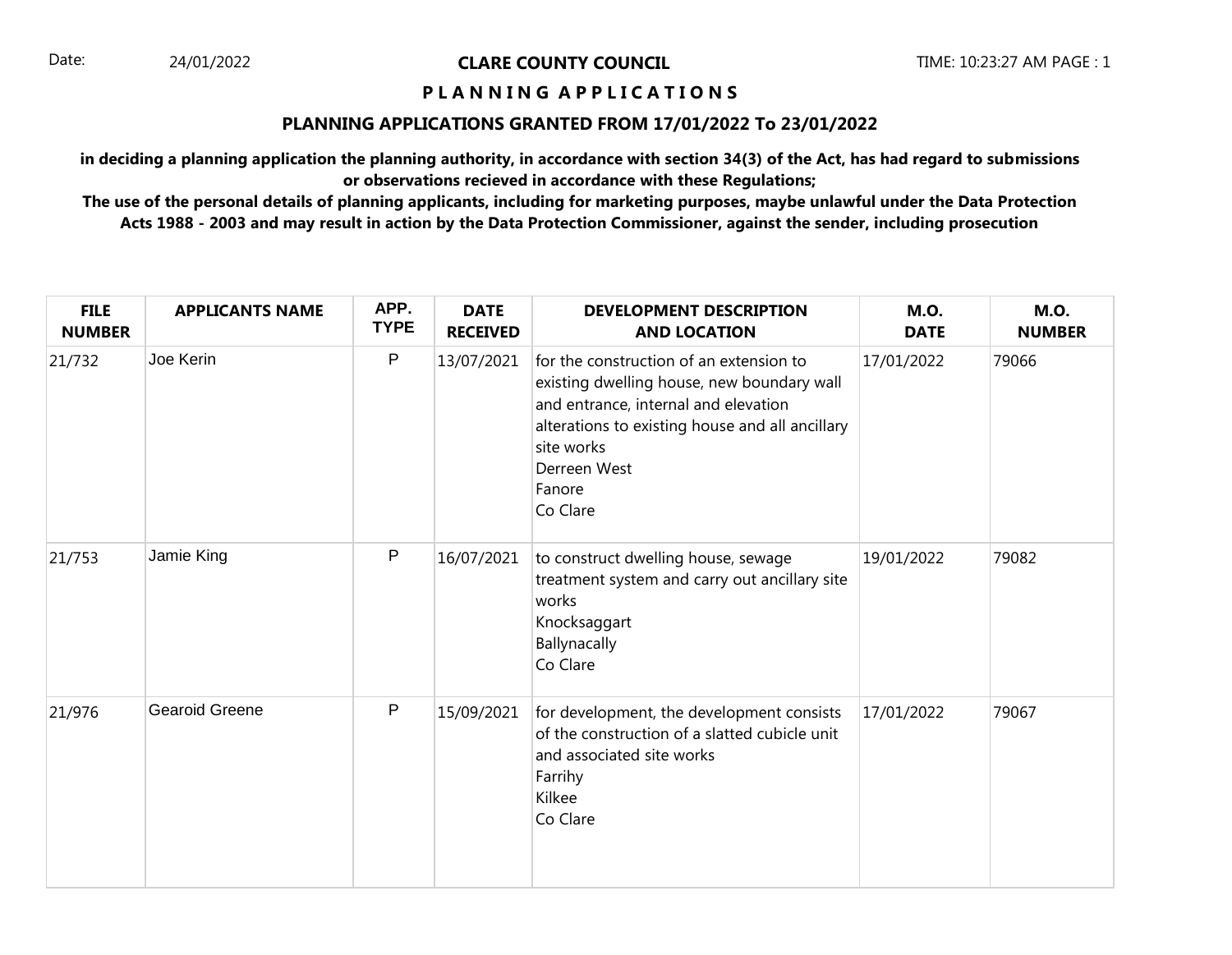## **P L A N N I N G A P P L I C A T I O N S**

## **PLANNING APPLICATIONS GRANTED FROM 17/01/2022 To 23/01/2022**

**in deciding a planning application the planning authority, in accordance with section 34(3) of the Act, has had regard to submissions or observations recieved in accordance with these Regulations;**

| 21/1193 | <b>Mairead Boland</b> | R | 10/11/2021 | of the revision of the site boundaries around<br>the one dwelling house constructed as per<br>condition No. 3 of P98/1028 along with all<br>associated ancillary works<br>Dough<br>Kilkee<br>Co Clare                                                                                                                                                                                                                    | 20/01/2022 | 79091 |
|---------|-----------------------|---|------------|--------------------------------------------------------------------------------------------------------------------------------------------------------------------------------------------------------------------------------------------------------------------------------------------------------------------------------------------------------------------------------------------------------------------------|------------|-------|
| 21/1203 | Paddy & Liz Quinn     | P | 15/11/2021 | for (a) demolition of existing sun room (b)<br>renovation and extension of existing private<br>dwelling house and all associated site works<br>Claremont<br>Clarecastle<br>Co Clare                                                                                                                                                                                                                                      | 17/01/2022 | 79072 |
| 21/1205 | Paul & Lisa Bateman   | P | 16/11/2021 | for the development which will consist of the 18/01/2022<br>modification of the existing Planning<br>Application 20/381 (grant date: 14.10.2020).<br>Modification to consist of a change of<br>design. This new design will include for the<br>provision of a new single storey dwelling<br>house, garage, vehicular entrance, waste<br>water treatment system, and associated site<br>works<br>Cratloemoyle<br>Co Clare |            | 79077 |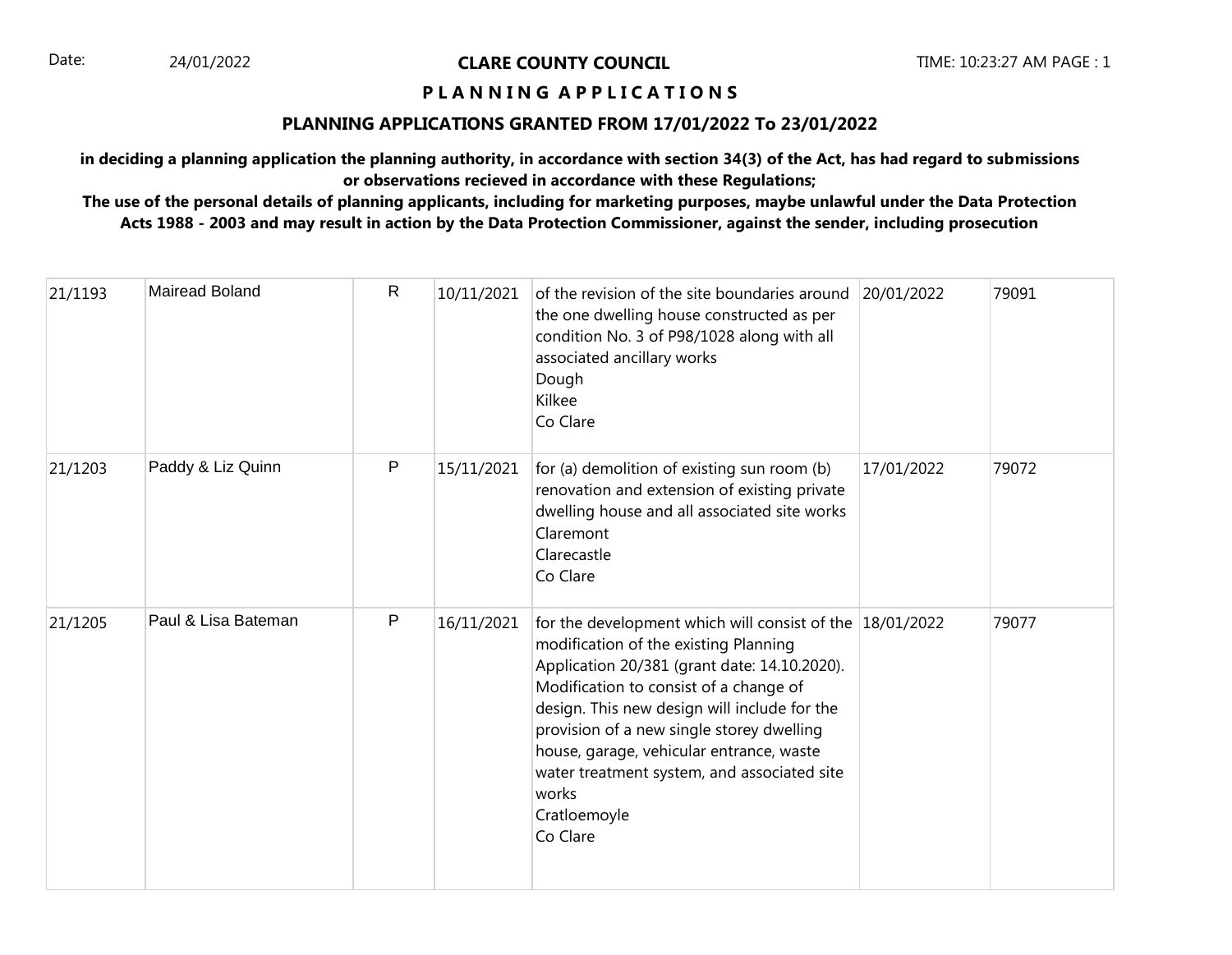## **P L A N N I N G A P P L I C A T I O N S**

## **PLANNING APPLICATIONS GRANTED FROM 17/01/2022 To 23/01/2022**

**in deciding a planning application the planning authority, in accordance with section 34(3) of the Act, has had regard to submissions or observations recieved in accordance with these Regulations;**

| 21/1206 | Fionnuala Cleary       | P         | 16/11/2021 | to construct a dwelling house and garage,<br>with wastewater treatments system and<br>percolation area, and associated ancillary site<br>works<br>Erribul<br>Kildysart<br>Co Clare | 17/01/2022 | 79071 |
|---------|------------------------|-----------|------------|------------------------------------------------------------------------------------------------------------------------------------------------------------------------------------|------------|-------|
| 21/1211 | Steven & Sandra Brooks | P         | 17/11/2021 | to extend dwelling house<br>Craggaknock East<br>Mullagh<br>Co Clare                                                                                                                | 17/01/2022 | 79070 |
| 21/1213 | <b>Michael Davis</b>   | ${\sf P}$ | 17/11/2021 | to construct a new dwelling house and<br>garage complete with a new entrance,<br>sewage treatment system and ancillary works<br>Derrygeeha<br>Kilmurry McMahon<br>Co Clare         | 19/01/2022 | 79083 |
| 21/1217 | Frank Ó Néill          | P         | 17/11/2021 | to alter and extend the front boundary wall<br>and site entrance to existing dwelling house<br>Cloonbony<br>Miltown Malbay<br>Co Clare                                             | 18/01/2022 | 79078 |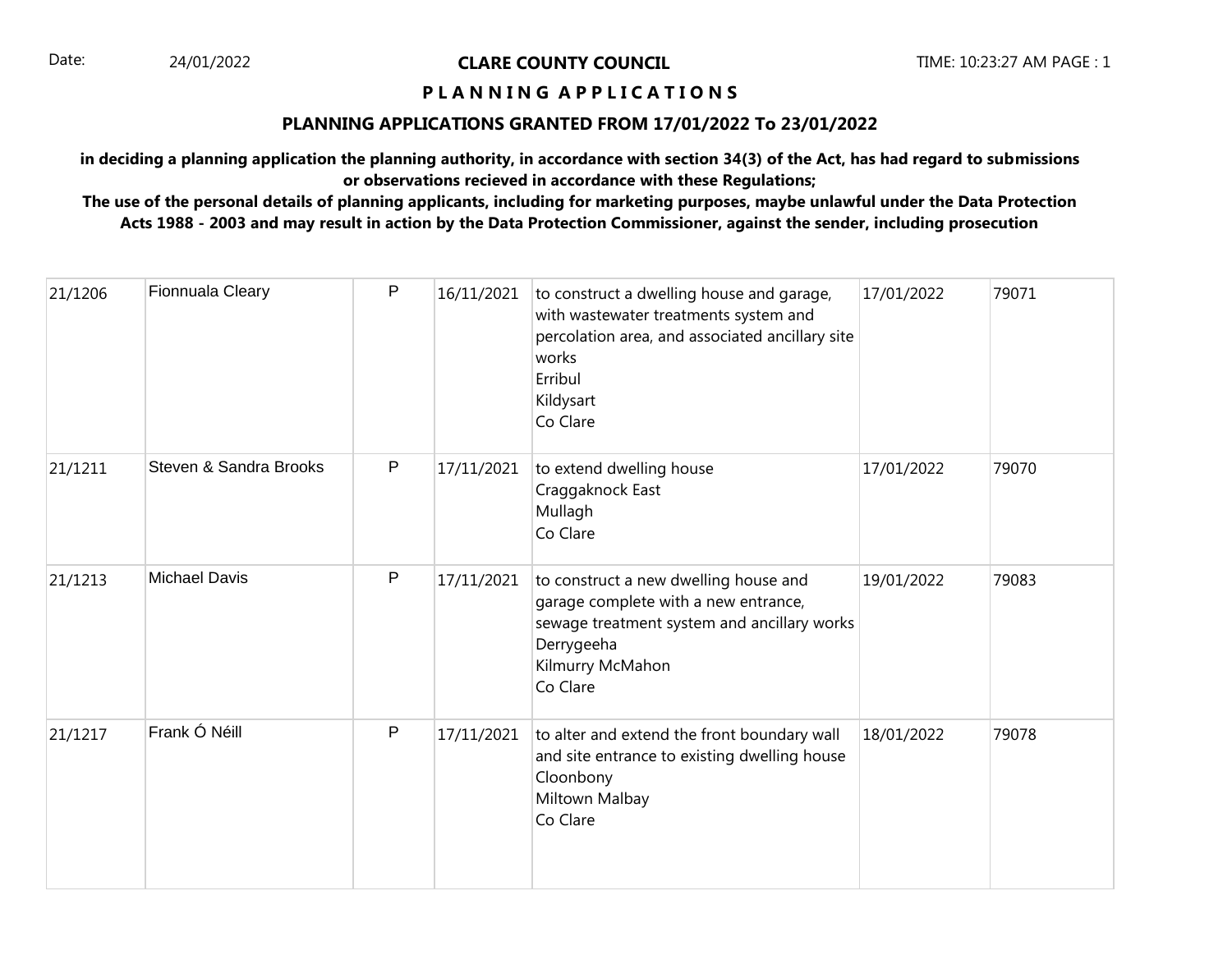## **P L A N N I N G A P P L I C A T I O N S**

## **PLANNING APPLICATIONS GRANTED FROM 17/01/2022 To 23/01/2022**

**in deciding a planning application the planning authority, in accordance with section 34(3) of the Act, has had regard to submissions or observations recieved in accordance with these Regulations;**

| 21/1218 | Eire Og Inis GAA Club                                 | P            | 17/11/2021 | to carry out the following phased<br>development (a) relocate existing ESB<br>substation, remove existing portacabin,<br>construct changing and shower rooms (b)<br>demolish existing gym, changing room,<br>machinery store and construct new gym,<br>equipment store and accessible W.C<br>together with all associated site development<br>works and services<br>Clonroad More<br>Ennis<br>Co Clare           | 18/01/2022 | 79073 |
|---------|-------------------------------------------------------|--------------|------------|------------------------------------------------------------------------------------------------------------------------------------------------------------------------------------------------------------------------------------------------------------------------------------------------------------------------------------------------------------------------------------------------------------------|------------|-------|
| 21/1220 | <b>Limerick Clare Education</b><br>and Training Board | $\mathsf{P}$ | 17/11/2021 | for development which will consist of the<br>refurbishment of Existing Block B to consist<br>of training rooms and offices all on the first<br>floor of existing Block B. The refurbishment<br>will necessitate the installation of an external<br>fire escape, the strengthening of the existing<br>first floor and the provision of partitions<br><b>Clonroad Business Park</b><br>Clonroad<br>Ennis, Co Clare | 17/01/2022 | 79068 |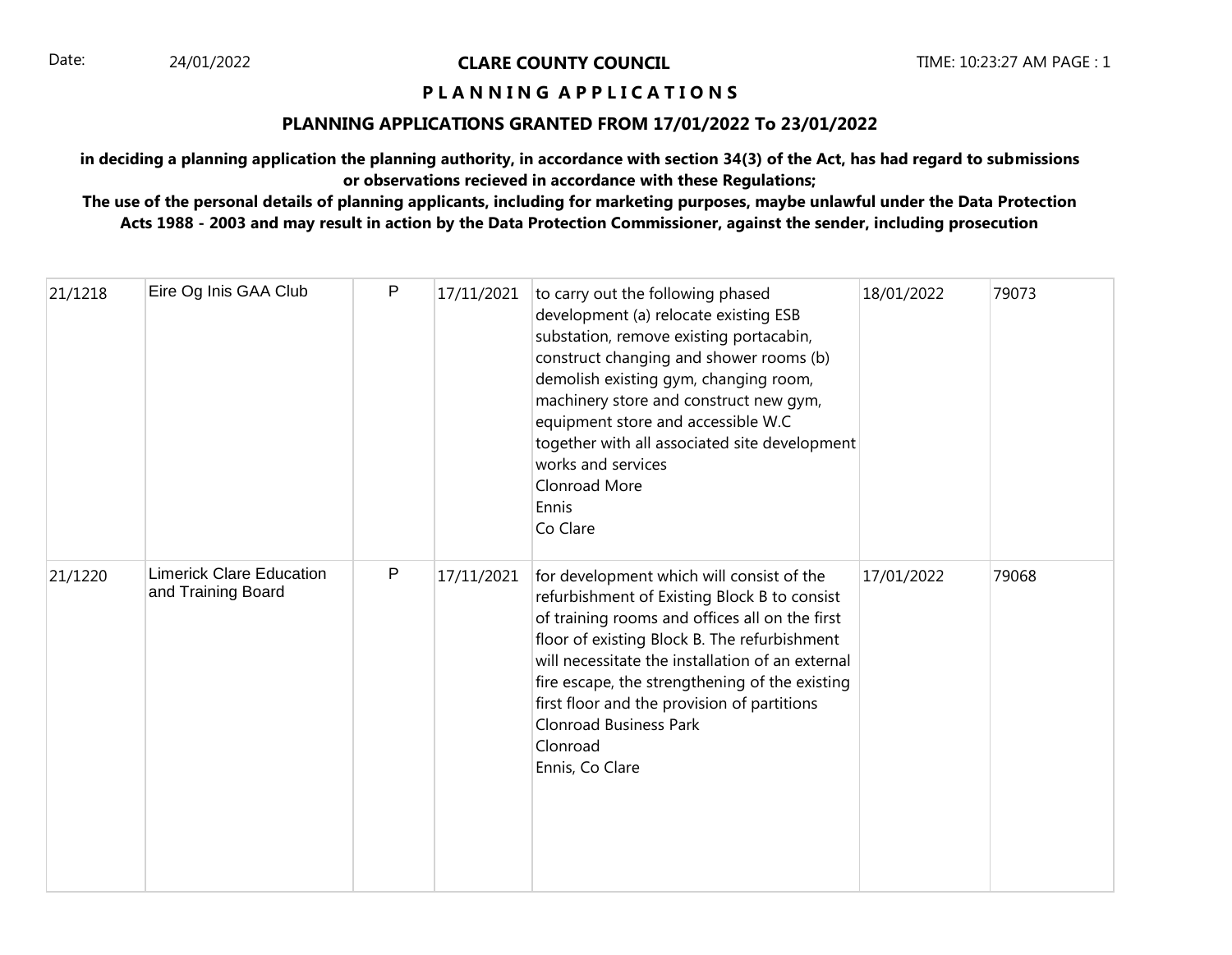## **P L A N N I N G A P P L I C A T I O N S**

## **PLANNING APPLICATIONS GRANTED FROM 17/01/2022 To 23/01/2022**

**in deciding a planning application the planning authority, in accordance with section 34(3) of the Act, has had regard to submissions or observations recieved in accordance with these Regulations;**

| 21/1221 | University of Limerick | P         | 18/11/2021 | for development which will consist of a<br>floodlit Sports Pitch including the use of<br>existing soil on site, together with the<br>provision of boundary fence and other<br>ancillary works. A Natura Impact Statement<br>(NIS) will be submitted to the Planning<br>Authority with the application<br>Garraun<br>Clonlara<br>Co Clare                                                                                                           | 20/01/2022 | 79090 |
|---------|------------------------|-----------|------------|----------------------------------------------------------------------------------------------------------------------------------------------------------------------------------------------------------------------------------------------------------------------------------------------------------------------------------------------------------------------------------------------------------------------------------------------------|------------|-------|
| 21/1223 | Daozhang He            | ${\sf P}$ | 18/11/2021 | to alter the previously approved planning<br>permission for two restaurant units (ref no.<br>P18/486) by subdividing / reducing the area<br>of the area of the originally approved<br>restaurant (unit 1) and constructing a small<br>extension to the rear to provide an additional<br>take away unit. Together with associated<br>elevational changes and site works at the<br>former ESB Premises<br>Shannon Town Centre<br>Shannon<br>Co Clare | 19/01/2022 | 79086 |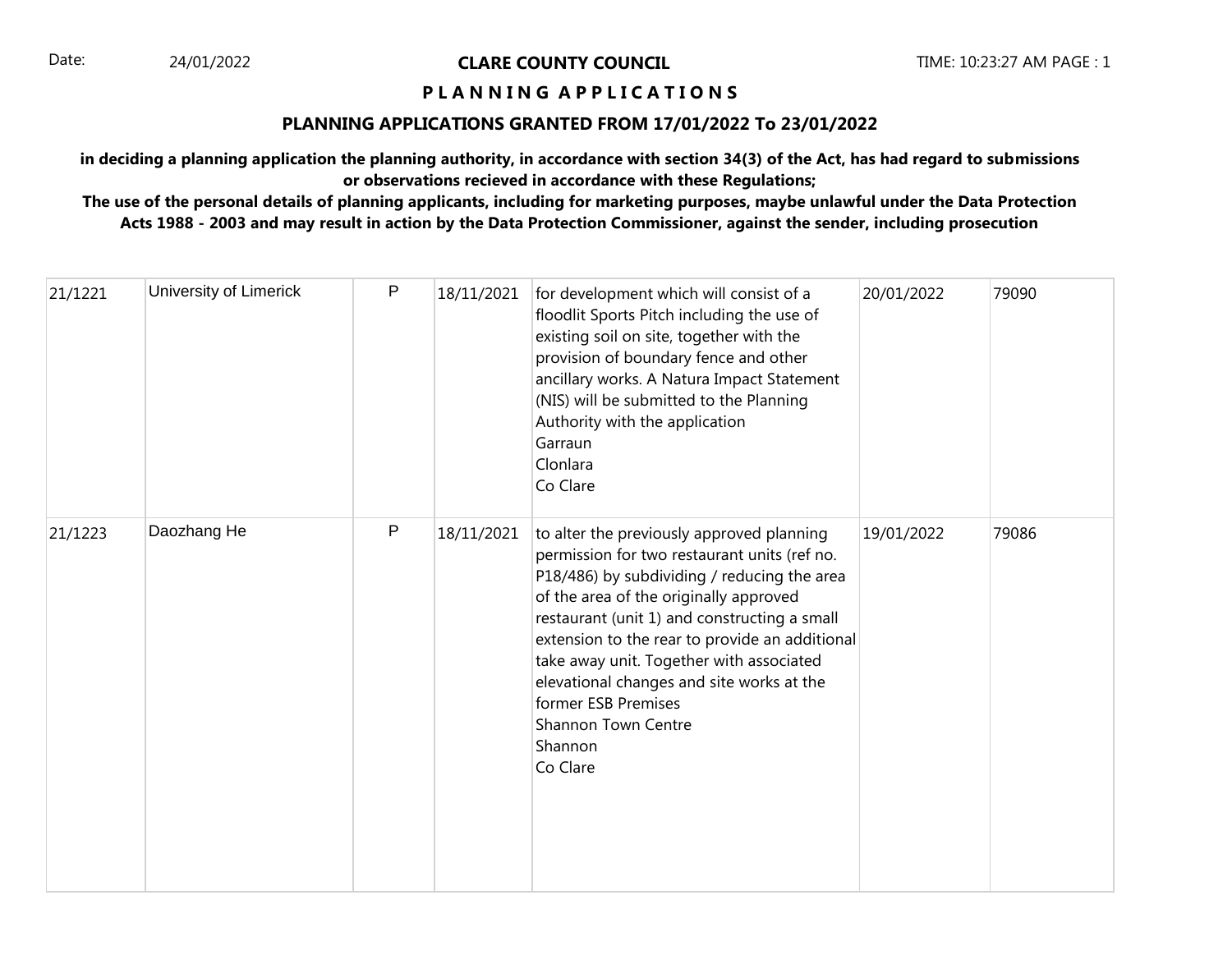## **P L A N N I N G A P P L I C A T I O N S**

## **PLANNING APPLICATIONS GRANTED FROM 17/01/2022 To 23/01/2022**

**in deciding a planning application the planning authority, in accordance with section 34(3) of the Act, has had regard to submissions or observations recieved in accordance with these Regulations;**

| 21/1227 | Liam & Kedrin Duggan | P | 18/11/2021 | to (1) demolish existing four bedroomed<br>dormer dwelling house and domestic shed<br>and decommissioning of existing four<br>bedroomed dormer dwelling house and<br>domestic shed and decommissioning of<br>existing septic tank system (2) construct<br>replacement four bedroom dormer dwelling<br>house and domestic store, (3) realign existing<br>driveway, (4) install new waste water<br>treatment plant and percolation area and (5)<br>all ancillary site works necessary to facilitate<br>the proposed development<br>Carrowmore North<br>Mullagh<br>Co Clare | 21/01/2022 | 79095 |
|---------|----------------------|---|------------|--------------------------------------------------------------------------------------------------------------------------------------------------------------------------------------------------------------------------------------------------------------------------------------------------------------------------------------------------------------------------------------------------------------------------------------------------------------------------------------------------------------------------------------------------------------------------|------------|-------|
| 21/1228 | Liam McNamara        | P | 18/11/2021 | to construct a single dwelling house,<br>advanced wastewater treatment system<br>along with ancillary site works<br>Corbehagh<br>Killanena<br>Co Clare                                                                                                                                                                                                                                                                                                                                                                                                                   | 19/01/2022 | 79084 |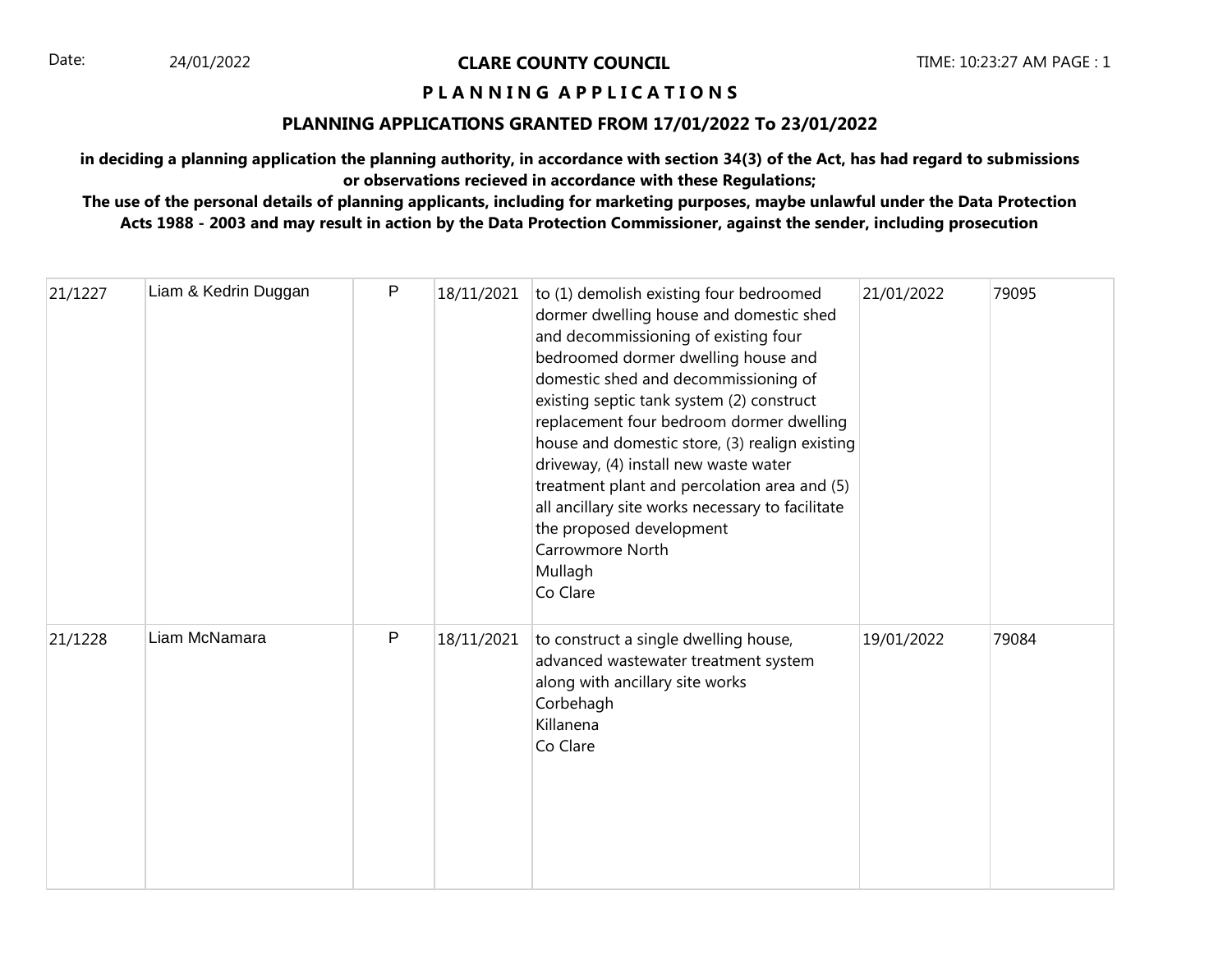## **P L A N N I N G A P P L I C A T I O N S**

## **PLANNING APPLICATIONS GRANTED FROM 17/01/2022 To 23/01/2022**

**in deciding a planning application the planning authority, in accordance with section 34(3) of the Act, has had regard to submissions or observations recieved in accordance with these Regulations;**

| 21/1230 | William O'Brien | $\mathsf{R}$ | 19/11/2021 | of a ticket office<br>Ballaghaline<br>Doolin<br>Co Clare                                                                                                                                           | 19/01/2022 | 79085 |
|---------|-----------------|--------------|------------|----------------------------------------------------------------------------------------------------------------------------------------------------------------------------------------------------|------------|-------|
| 21/1231 | Colm Ryan       | $\mathsf{R}$ | 19/11/2021 | permission to replace a flat roof over an<br>attached single storey converted garage<br>space with a pitched roof, all with associated<br>site works<br>No 36 Castlewood Park<br>Ennis<br>Co Clare | 19/01/2022 | 79087 |
| 21/1234 | Michael Flynn   | $\mathsf P$  | 19/11/2021 | for the change of use of an existing fitness<br>studio to offices with associated ancillary<br>works<br>Unit 13 Roslevan Shopping Centre,<br>Roslevan,<br>Ennis, Co Clare                          | 20/01/2022 | 79088 |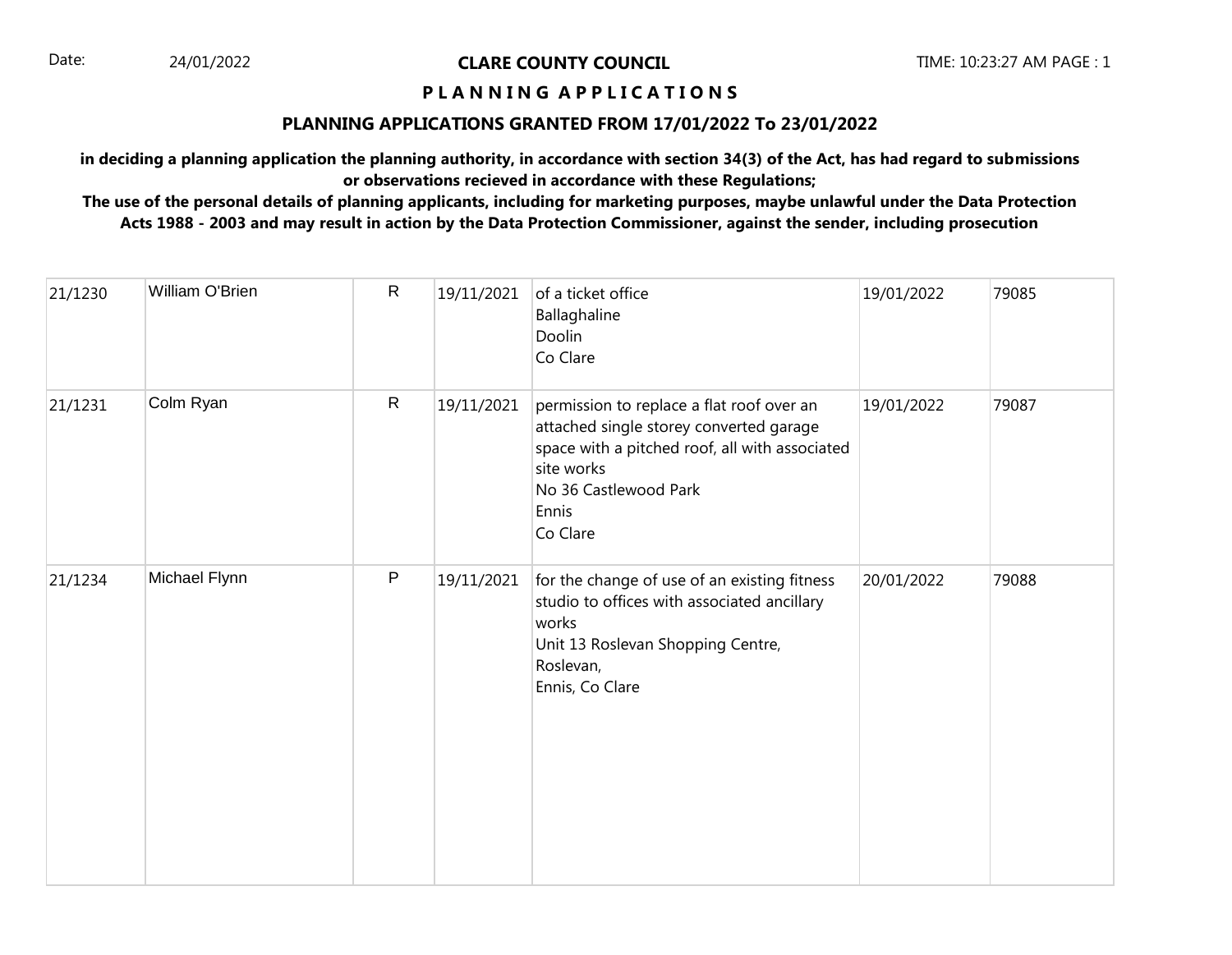## **P L A N N I N G A P P L I C A T I O N S**

## **PLANNING APPLICATIONS GRANTED FROM 17/01/2022 To 23/01/2022**

**in deciding a planning application the planning authority, in accordance with section 34(3) of the Act, has had regard to submissions or observations recieved in accordance with these Regulations;**

| 21/1236 | Shirley Mangan                       | $\mathsf{P}$ | 19/11/2021 | for (a) the construction of a single storey<br>extension to the front of an existing dwelling<br>(b) the construction of a detached home<br>office building in the rear garden of the<br>dwelling (c) the increase of the ridge height<br>of the existing dwelling (d) the conversion of<br>existing attic space into a usable room (e)<br>modifications to the elevations of the<br>existing dwelling, and all ancillary site works<br>62 Radharc na Mara<br><b>School Road</b><br>Lahinch, Co Clare                                                                                             | 21/01/2022 | 79096 |
|---------|--------------------------------------|--------------|------------|---------------------------------------------------------------------------------------------------------------------------------------------------------------------------------------------------------------------------------------------------------------------------------------------------------------------------------------------------------------------------------------------------------------------------------------------------------------------------------------------------------------------------------------------------------------------------------------------------|------------|-------|
| 21/1237 | David Hannan & Deirbhile<br>Kelleher | P            | 19/11/2021 | for (a) the construction of a new single storey $ 20/01/2022 $<br>extension to the side and rear of an existing<br>dwelling (b) the addition of a dormer roof<br>window to the front of the existing dwelling<br>(c) the addition of an external canopy to the<br>front of the existing dwelling (d)<br>modifications to the elevations of the<br>existing dwelling, (e) conversion of an<br>existing detached domestic garage into<br>habitable rooms including the modification<br>of the existing garage roof and elevations<br>and all ancillary site works<br>Coad,<br>Kilnaboy,<br>Co Clare |            | 79089 |